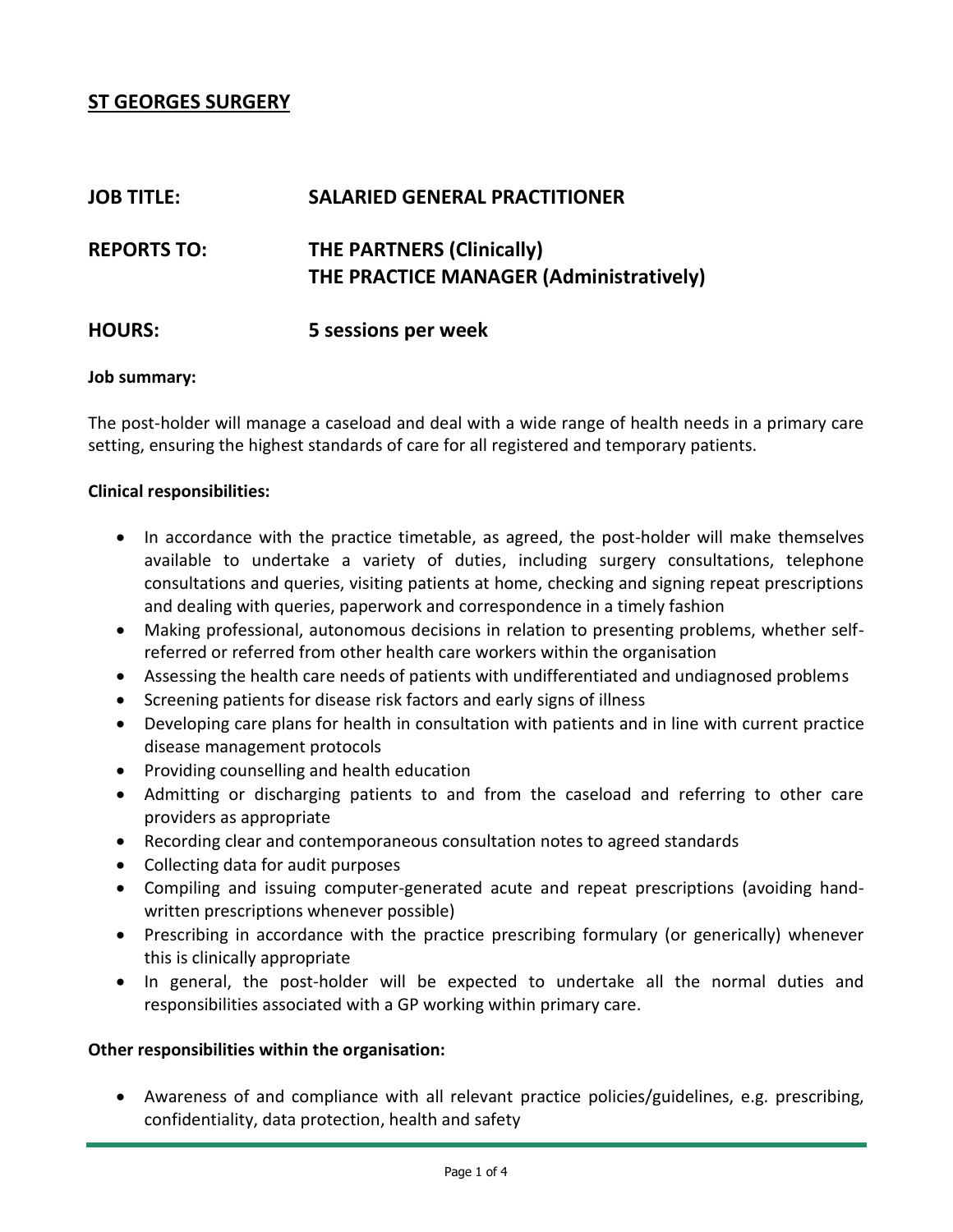- A commitment to life-long learning and audit to ensure evidence-based best practice
- Contributing to evaluation/audit and clinical standard setting within the organisation
- Contributing to the development of computer-based patient records
- Contributing to the summarising of patient records and read-coding patient data
- Attending training and events organised by the practice or other agencies, where appropriate.

### **Confidentiality:**

- In the course of seeking treatment, patients entrust us with, or allow us to gather, sensitive information in relation to their health and other matters. They do so in confidence and have the right to expect that staff will respect their privacy and act appropriately
- In the performance of the duties outlined in this job description, the post-holder may have access to confidential information relating to patients and their carers, practice staff and other healthcare workers. They may also have access to information relating to the practice as a business organisation. All such information from any source is to be regarded as strictly confidential
- Information relating to patients, carers, colleagues, other healthcare workers or the business of the practice may only be divulged to authorised persons in accordance with the practice policies and procedures relating to confidentiality and the protection of personal and sensitive data.

#### **Health & safety:**

The post-holder will implement and lead on a full range of promotion and management of their own and others' health and safety and infection control as defined in the practice health & safety policy, the practice health & safety manual, and the practice infection control policy and published procedures. This will include (but will not be limited to):

- Using personal security systems within the workplace according to practice guidelines
- Awareness of national standards of infection control and cleanliness and regulatory / contractual / professional requirements, and good practice guidelines
- Providing advice on the correct and safe management of the specimens process, including collection, labelling, handling, use of correct and clean containers, storage and transport arrangements
- Correct personal use of Personal Protective Equipment (PPE) and ensuring correct use of PPE by others, advising on appropriate circumstances for use by clinicians, staff and patients.
- Management of the full range of infection control procedures in both routine and extraordinary circumstances (e.g. pandemic or individual infectious circumstances)
- Hand hygiene standards for self and others
- Managing directly all incidents of accidental exposure
- Management and advice relating to infection control and clinically based patient care protocols, and implementation of those protocols across the practice
- Active observation of current working practices across the practice in relation to infection control, cleanliness and related activities, ensuring that procedures are followed and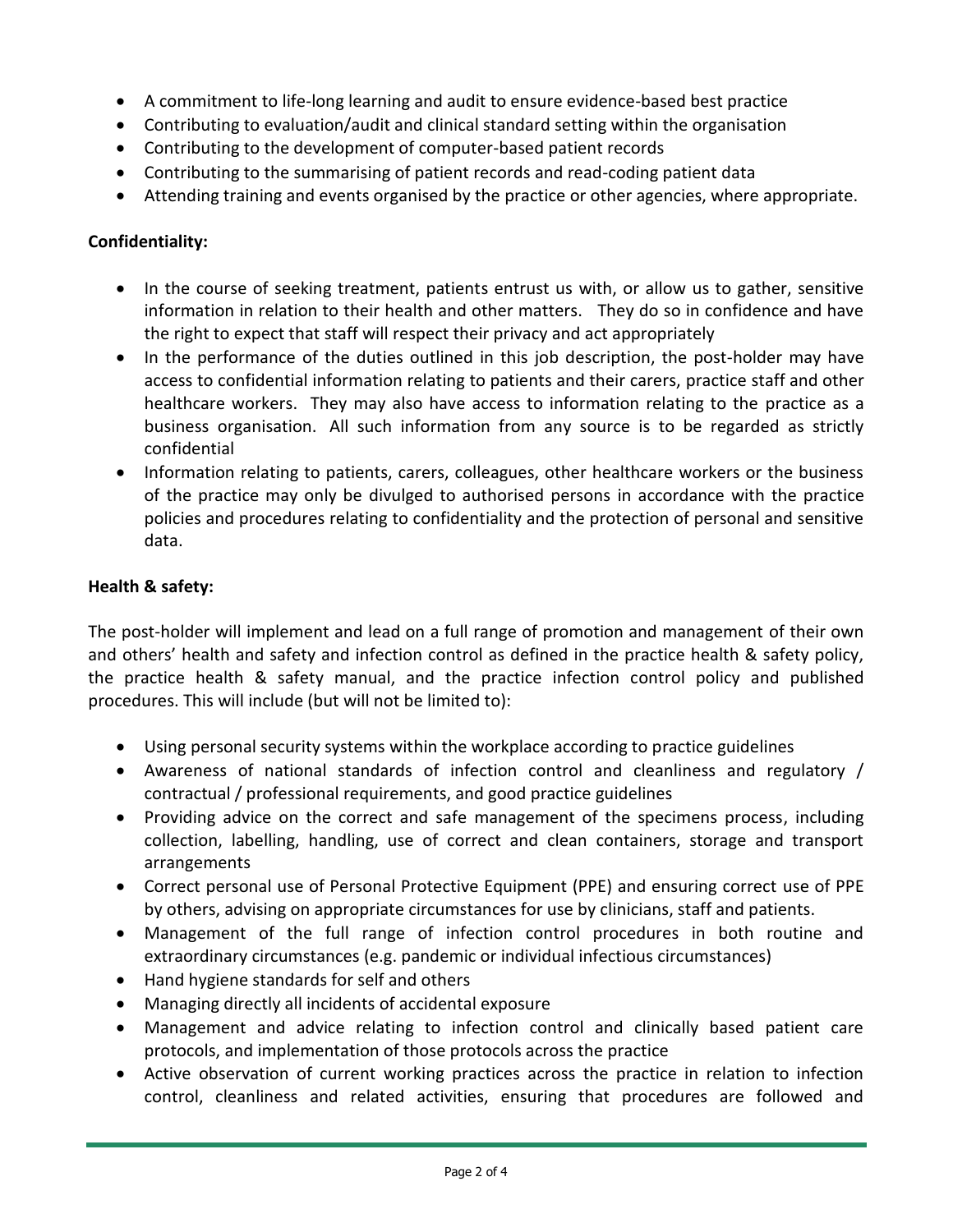weaknesses/training needs are identified, escalating issues as appropriate to the responsible person

- Identifying the risks involved in work activities and undertaking such activities in a way that manages those risks across clinical and patient process
- Making effective use of training to update knowledge and skills, and initiate and manage the training of others across the full range of infection control and patient processes
- Monitoring practice facilities and equipment in relation to infection control, ensuring that proper use is made of hand-cleansing facilities, wipes etc., and that these are sufficient to ensure a good clinical working environment. Lack of facilities to be escalated as appropriate to the responsible manager
- Safe management of sharps use, storage and disposal
- Maintenance of own clean working environment
- Using appropriate infection control procedures, maintaining work areas in a tidy, clean and sterile and safe way, free from hazards. Initiation of remedial / corrective action where needed or escalation to responsible management
- Actively identifying, reporting, and correcting health and safety hazards and infection hazards immediately when recognised
- Keeping own work areas and general/patient areas generally clean, sterile, identifying issues and hazards/risks in relation to other work areas within the business, and assuming responsibility in the maintenance of general standards of cleanliness across the business in consultation (where appropriate) with responsible managers
- Undertaking periodic infection control training (minimum twice annually)
- Correct waste and instrument management, including handling, segregation, and container use
- Maintenance of sterile environments
- Demonstrate due regard for safeguarding and promoting the welfare of children.

# **Equality and diversity:**

The post-holder will support the equality, diversity and rights of patients, carers and colleagues, to include:

- Acting in a way that recognises the importance of people's rights, interpreting them in a way that is consistent with practice procedures and policies, and current legislation
- Respecting the privacy, dignity, needs and beliefs of patients, carers and colleagues
- Behaving in a manner that is welcoming to and of the individual, is non-judgmental and respects their circumstances, feelings priorities and rights.

# **Personal/professional development:**

In addition to maintaining continued education through attendance at any courses and/or study days necessary to ensure that professional development requirements for PREP are met, the post-holder